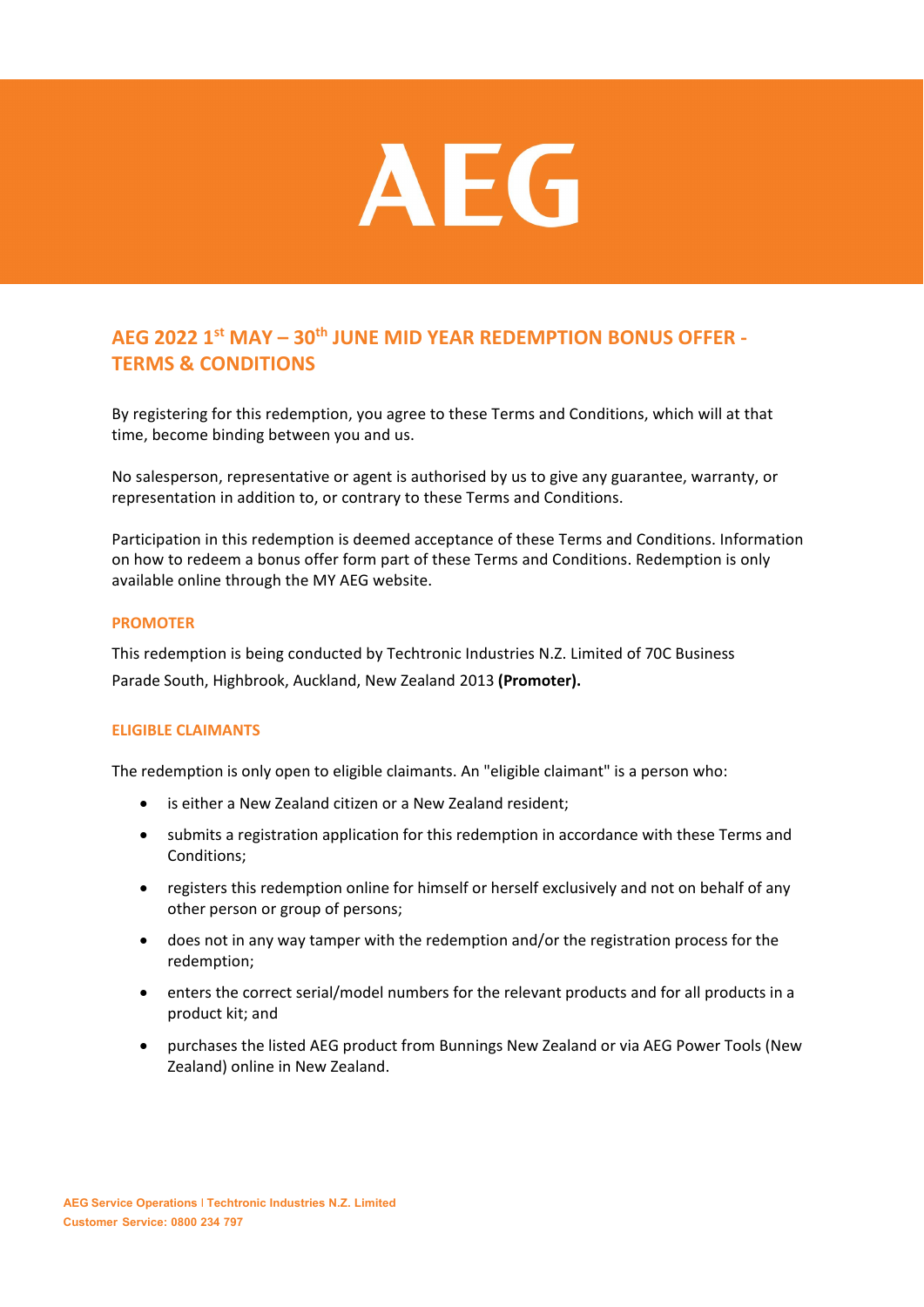#### **REDEMPTION** & **PROMOTION PERIOD**

The redemption offer only applies to new products outlined in the Promotion List, purchased from Bunnings New Zealand or via AEG Power Tools (New Zealand) online in New Zealand. Products purchased from non-authorised sellers (including parallel imports) are not eligible to participate in this redemption.

The redemption purchase period commences on 1st May 2022 (for specific products set out in Table 1 and Table 2) and closes at 11:59pm NZST on 30<sup>th</sup> June 2022 (for specific products set out in Table 1 and Table 2). Redemptions for all products must be submitted to and received by the Promoter, by 11:59pm NZST on 31st July 2022 to be eligible.

**For products purchased from Table 1 an eligible claimant can redeem 1 (one) bonus offer per product purchased from those specified in Table 1.**

**For products purchased from Table 2 an eligible claimant can redeem 1 (one) bonus offer per product purchased of their choice from those specified in Table 2. An eligible claimant can choose to redeem 1 (one) bonus offer of their choice out of the available bonus offer choice redemptions only, as set out in Table 2 only.**

For clarity, a claimant has until 30<sup>th</sup> June 2022 to make a purchase (from the products listed in Table 1 and Table 2) and until 31<sup>st</sup> July 2022 to redeem and register for the bonus offer online.

#### **REDEMPTION OFFER**

Claimants can only register and claim the redemption electronically through a dedicated online redemption page: [www.aegpowertools.co.nz/register](http://www.aegpowertools.co.nz/register)

Only one redemption registration is permitted per AEG product purchased. If a person makes multiple purchases, a person may only register once for every product purchased.

To be able to register and claim the bonus offer, one of the following AEG products must be purchased from Bunnings New Zealand or via AEG Power Tools (New Zealand) online direct in New Zealand as set out in the Promotion List**.**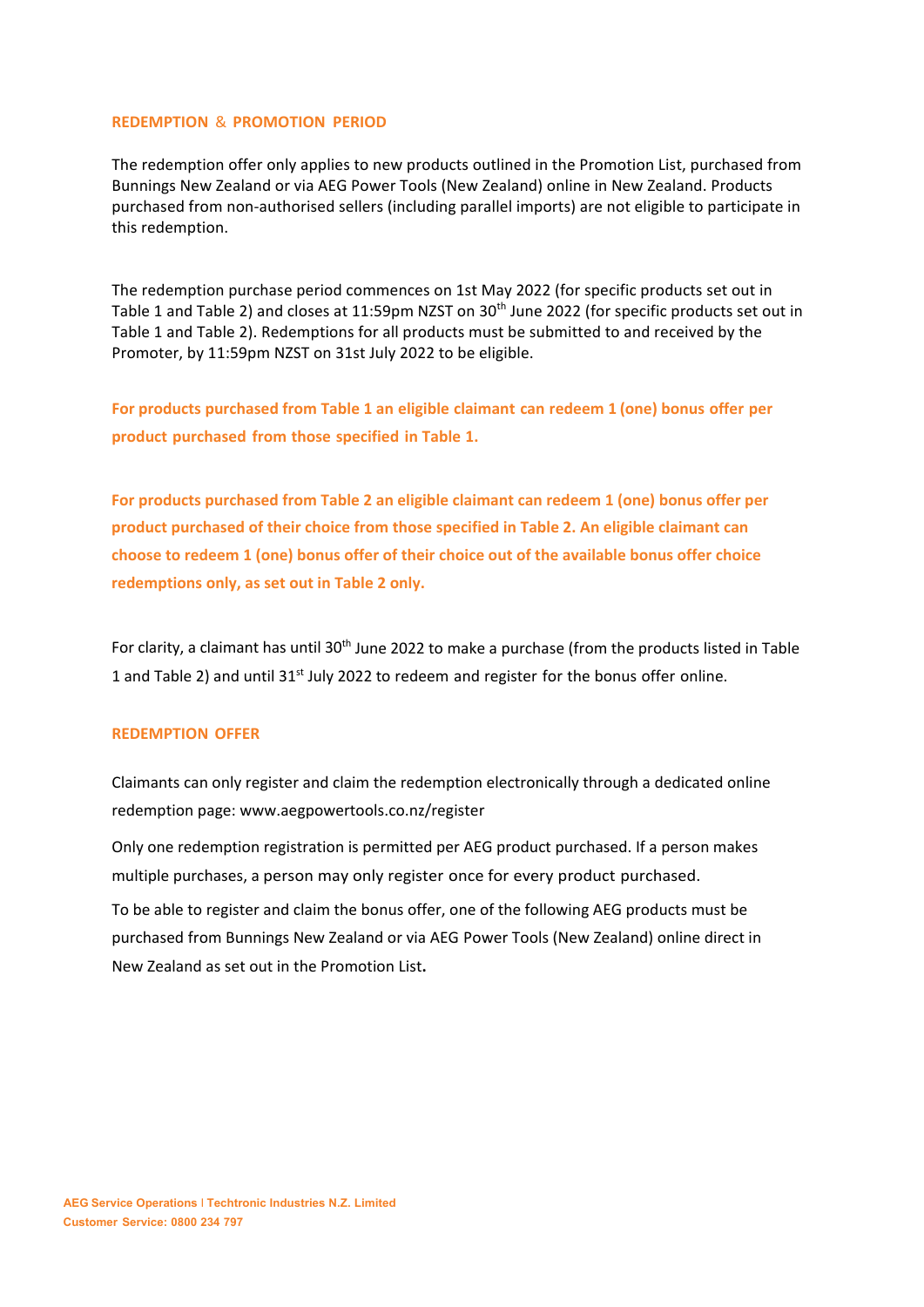## **Promotion List**

Table 1 - Redemption purchase period commences on 1st May 2022.

These products are considered a "promo line" which means stocks are limited and may not be available in all Bunnings New Zealand stores.

## TABLE 1:

| Offer# | <b>PURCHASE PRODUCT</b>                             | <b>MODEL</b><br><b>NUMBER</b> | 1/N    | <b>RRP</b>       | <b>PURCHASE PERIOD</b>        | <b>CHOICE OF BONUS OFFER VIA ONLINE</b><br><b>REDEMPTION</b> | <b>MODEL</b><br><b>NUMBER OF</b><br><b>BONUS OFFER AT (RRP)</b> | <b>BONUS</b><br><b>VALUED</b> | <b>REDEEM BONUS OFFER ONLINE</b><br>ΒY |
|--------|-----------------------------------------------------|-------------------------------|--------|------------------|-------------------------------|--------------------------------------------------------------|-----------------------------------------------------------------|-------------------------------|----------------------------------------|
| #1     | 18V Brushless Sub Compact 2 Piece Combo Kit         | A18BS2X202B                   | 247587 | \$389.00         | 1st May 2022 - 30th June 2022 | 18V 2.0Ah FORCE Battery                                      | A18FB2                                                          | \$129                         | 1st May 2022 - 31st July 2022          |
| #2     | 18V Framing Kit 2x4Ah FORCE                         | A18F10FNNZ42C                 | 317129 | \$999.00         | 1st May 2022 - 30th June 2022 | 18V High Pressure Inflator                                   | <b>A18HPI0</b>                                                  | \$129                         | 1st May 2022 - 31st July 2022          |
| #3     | 18V SUB COMPACT 3 PIECE ELECTRICIANS KIT            | A18SX3A122Q                   | 327885 | \$629.00         | 1st May 2022 - 30th June 2022 | 18V 4.0AH Force Battery                                      | A18FB4                                                          | \$189                         | 1st May 2022 - 31st July 2022          |
| #4     | AEG 18V 2 Piece Fusion 6.0Ah Kit                    | <b>BSB18F2-602C</b>           | 109379 | \$769.00         | 1st May 2022 - 30th June 2022 | AEG 18V 6.0Ah Force Battery                                  | L1860R-X5                                                       | \$229                         | 1st May 2022 - 31st July 2022          |
| #5     | 2X18V (36V) FUSION POST HOLE DIGGER SKIN            | ADT <sub>18</sub>             |        | 318572 \$799.00  | 1st May 2022 - 30th June 2022 | AEG 200mm Auger Bit                                          | ADT <sub>1</sub>                                                | \$159                         | 1st May 2022 - 31st July 2022          |
| #6     | 18V 4.0Ah 12" Brushless Chainsaw Kit                | A18CHS14                      | 362591 | \$449.00         | 1st May 2022 - 30th June 2022 | 18V 4.0Ah FORCE Battery                                      | A18FB4                                                          | \$189                         | 1st May 2022 - 31st July 2022          |
| #7     | 18V 12" Brushless Chainsaw 6Ah Kit                  | ACS18BS6                      |        | 3381219 \$475.00 | 1st May 2022 - 30th June 2022 | 18V 4.0Ah FORCE Battery                                      | A18FB4                                                          | \$189                         | 1st May 2022 - 31st July 2022          |
| #8     | 2x18V Brushless Lawn Mower 2x6Ah Kit                | <b>ALM18BS6</b>               | 28229  | \$899.00         | 1st May 2022 - 30th June 2022 | 18V 4.0AH FORCE TWIN BATTERY PACK                            | A18OBC42                                                        | \$299                         | 1st May 2022 - 31st July 2022          |
| #9     | AEG 18V 5.0Ah Brushless Line Trimmer and Blower Kit | <b>ALTBL1850X2</b>            |        | 3381257 \$649.00 | 1st May 2022 - 30th June 2022 | AEG 18V 6.0Ah Force Battery                                  | L1860R-X5                                                       | \$229                         | 1st May 2022 - 31st July 2022          |
| #10    | 18V 6.0AH FUSION JET BLOWER KIT                     | A18FBLW16                     | 353948 | \$449.00         | 1st May 2022 - 30th June 2022 | 18V 4.0Ah FORCE Battery                                      | A18FB4                                                          | \$189                         | 1st May 2022 - 31st July 2022          |
| #11    | <b>18V Fusion Secateurs</b>                         | ALP <sub>18</sub>             |        | 302900 \$499.00  | 1st May 2022 - 30th June 2022 | 18V 4.0Ah FORCE Battery & Charger                            | A18OSK14                                                        | \$229                         | 1st May 2022 - 31st July 2022          |

Table 2- Redemption purchase period commences on 1st May 2022.

These products are considered a "promo line" which means stocks are limited and may not be available in all Bunnings New Zealand stores.

# TABLE 2:

| Offer# | <b>PURCHASE PRODUCT</b>                                                       | <b>MODEL NUMBER</b>   | 1/N    | <b>RRP</b>        | <b>PURCHASE PERIOD</b>           | <b>CHOICE OF BONUS OFFER VIA ONLINE MODEL NUMBER</b><br><b>REDEMPTION</b> | OF BONUS OFFER    | <b>BONUS</b><br><b>VALUED</b><br>AT (RRP) | <b>REDEEM BONUS OFFER ONLINE</b><br>BY |
|--------|-------------------------------------------------------------------------------|-----------------------|--------|-------------------|----------------------------------|---------------------------------------------------------------------------|-------------------|-------------------------------------------|----------------------------------------|
| #1     | 18V 4.0Ah 2 Piece Brushless FORCE Combo Kit                                   | A18X2BA142C           | 32976  | \$499.00          | 1st May - 30th June 2022         | 18V Worksite Blower                                                       | GM18EX2-0         | \$129                                     | 1st May 2022 - 31st July 2022          |
|        |                                                                               |                       |        |                   |                                  | 18V 4.0Ah FORCE Battery                                                   | A18FB4            | \$189                                     |                                        |
| #2     | 18V 5.0Ah 2 Piece Brushless Combo Kit                                         | <b>BSB18B2MK-502C</b> | 77604  | \$499.00          | 1st May - 30th June 2022         | 18V Worksite Blower                                                       | GM18FX2-0         | \$129                                     | 1st May 2022 - 31st July 2022          |
|        |                                                                               |                       |        |                   |                                  | 18V 4.0Ah FORCE Battery                                                   | A18FB4            | \$189                                     |                                        |
| #3     | 18V (2X4.0AH) 3PC BRUSHLESS FORCE COMBO<br><b>KIT</b>                         | A18X3BA142B           | 332769 | \$649.00          | 1st May - 30th June 2022         | <b>Quickstack Rolling Toolbox</b>                                         | <b>AEG-PRORTB</b> | \$149                                     | 1st May 2022 - 31st July 2022          |
|        |                                                                               |                       |        |                   |                                  | 18V 4.0Ah Battery                                                         | A18B4             | \$169                                     |                                        |
| #4     | 18V 5.0AH BRUSHLESS 3 PIECE COMBO KIT                                         | BSB18BK3-502BB        | 78493  | \$649.00          | 1st May - 30th June 2022         | <b>Quickstack Rolling Toolbox</b>                                         | <b>AEG-PRORTB</b> | \$149                                     | 1st May 2022 - 31st July 2022          |
|        |                                                                               |                       |        |                   |                                  | 18V 4.0Ah Battery                                                         | A18B4             | \$169                                     |                                        |
| #5     | <b>18V 4 PIECE BRUSHLESS COMBO KIT</b>                                        | <b>BSB18F4-63B</b>    | 200040 | \$949.00          | 1st May - 30th June 2022         | <b>18V FUSION Recip Saw</b>                                               | A18FRS0           | \$399                                     | 1st May 2022 - 31st July 2022          |
|        |                                                                               |                       |        |                   |                                  | 18V Brushless Multi tool                                                  | A18MTB0           | \$339                                     |                                        |
|        |                                                                               |                       |        |                   |                                  | 18V Brushless 82mm Planer                                                 | <b>BHO18B-0</b>   | \$399                                     |                                        |
|        |                                                                               |                       |        |                   |                                  | <b>18V Brushless Trim Router</b>                                          | <b>BOF18B2-0</b>  | \$329                                     |                                        |
|        |                                                                               |                       |        |                   |                                  | 18V Brushless Jigsaw                                                      | <b>BST18BX-0</b>  | \$389                                     |                                        |
| #6     | <b>18V 9 PIECE BRUSHLESS COMBO KIT</b>                                        | <b>BSB18BL9-62N</b>   | 200041 | \$1,999.00        | 1st May 2022 - 30th June<br>2022 | 18V Brushless 82mm Planer                                                 | <b>BHO18B-0</b>   | \$399                                     | 1st May 2022 - 31st July 2022          |
|        |                                                                               |                       |        |                   |                                  | 18V 18GA Brushless C1 Brad Nailer                                         | A18FCN18GANZ0     | \$469                                     |                                        |
|        |                                                                               |                       |        |                   |                                  | <b>18V Brushless Multitool</b>                                            | A18MTB0           | \$339                                     |                                        |
|        |                                                                               |                       |        |                   |                                  | 18V 9.0Ah FORCE Battery                                                   | L1890R-X5         | \$299                                     |                                        |
| #7     | 18V 6.0AH 6 PIECE HEAVY MACHINERY COMBO<br><b>KIT WITH FUSION &amp; FORCE</b> | BSB18FB662AG          |        | 252846 \$1,749.00 | 1st May 2022 - 30th June<br>2022 | 18V FUSION Recip Saw                                                      | A18FR50           | \$399                                     | 1st May 2022 - 31st July 2022          |
|        |                                                                               |                       |        |                   |                                  | <b>18V Brushless Line Trimmer</b>                                         | ALT18B            | \$399                                     |                                        |
|        |                                                                               |                       |        |                   |                                  | 18V 12" Brushless Chainsaw                                                | ACS18B            | \$375                                     |                                        |

If the AEG product purchased is registered online at the My AEG portal within the first 30 days of purchase, the product may qualify for an extended warranty at no additional cost.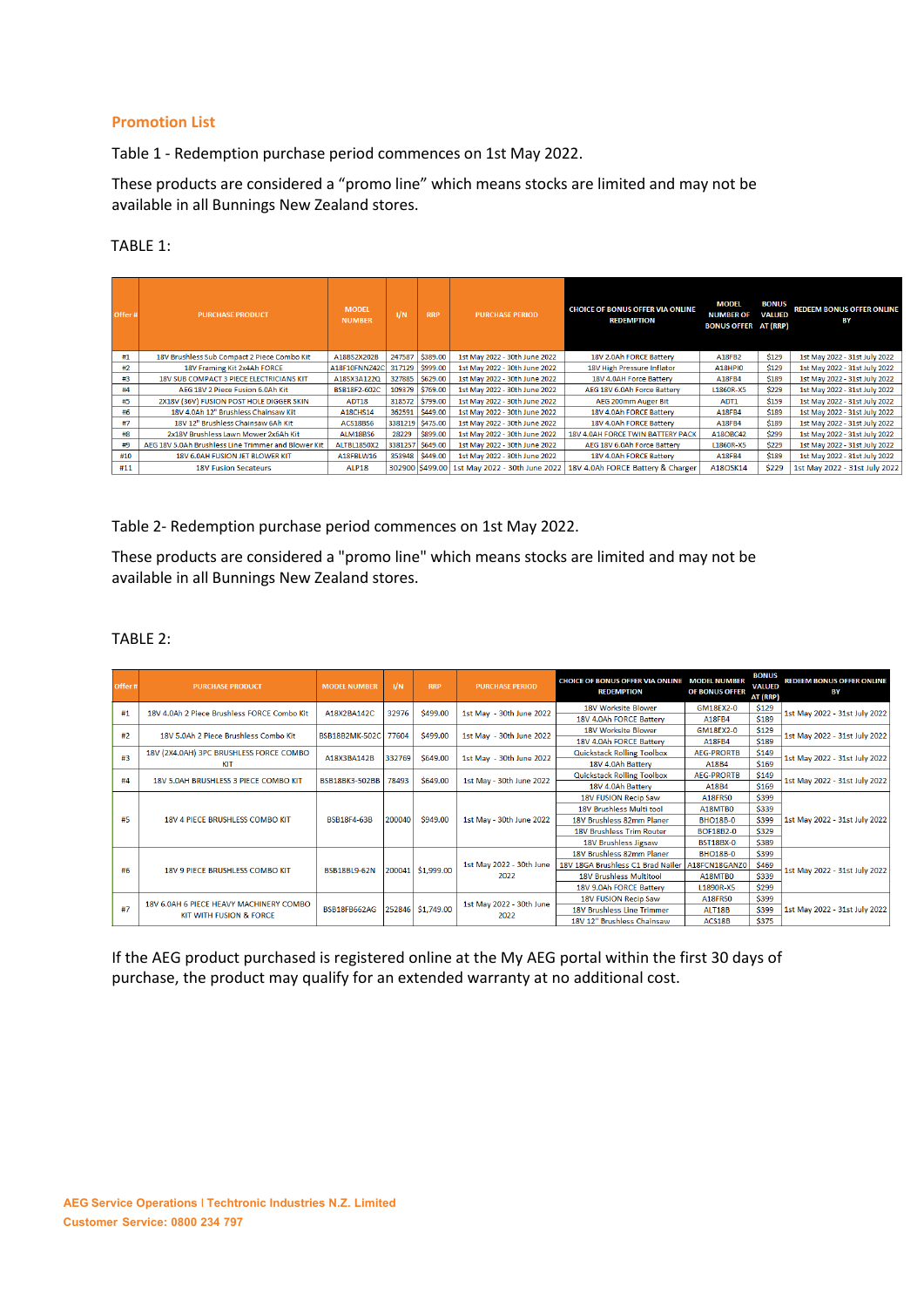The no-cost extended warranty is only available to the original purchaser/claimant who purchased the AEG product under the redemption offer and registered online at the MY AEG portal within the 30 days of purchase. If a claimant sells or gives away the AEG product purchased to another person, the no cost extended warranty will no longer apply.

Only one redemption can be claimed per transaction. To be eligible for the redemption, the product purchased cannot be purchased or used in conjunction with any other offer.

## **APPLICABLE PRODUCTS**

The redemption offer only applies to products outlined in the Promotion List, purchased from Bunnings New Zealand or via AEG Power Tools (New Zealand) in New Zealand. Products purchased from non-authorised sellers (including parallel imports), or outside New Zealand are not eligible to participate in this redemption.

Each valid redemption registration is only eligible for a bonus offer in accordance with the relevant AEG product purchased as set out in Table 1 and Table 2.

A valid redemption registration requires providing personal contact information, including your full name, delivery street address (In New Zealand), contact number, email address, the AEG product purchased, the authorised retailer store it was purchased from, product serial number, and a copy of the proof of purchase (store product receipt). Any redemption registration form/application that fails to provide true and correct information (including but not limited to product serial/model numbers) will be deemed invalid and excluded from the redemption.

#### **EXCLUDED PRODUCTS**

An AEG product purchase from Bunnings New Zealand or via AEG Power Tools (New Zealand) (a New Zealand authorised retailer) is necessary in order to register and claim the redemption. This redemption does not apply to Products not listed in the Promotion List.

**This redemption does not apply to products in the Promotion List when:**

- **1. Products or Product kits are incomplete and/or are sold at a reduced cost; and when**
- **2. Products or Product kits are sold at a discounted cost (including employee discounts), clearance cost or reduced price. (Bunnings PowerPass price will be accepted).**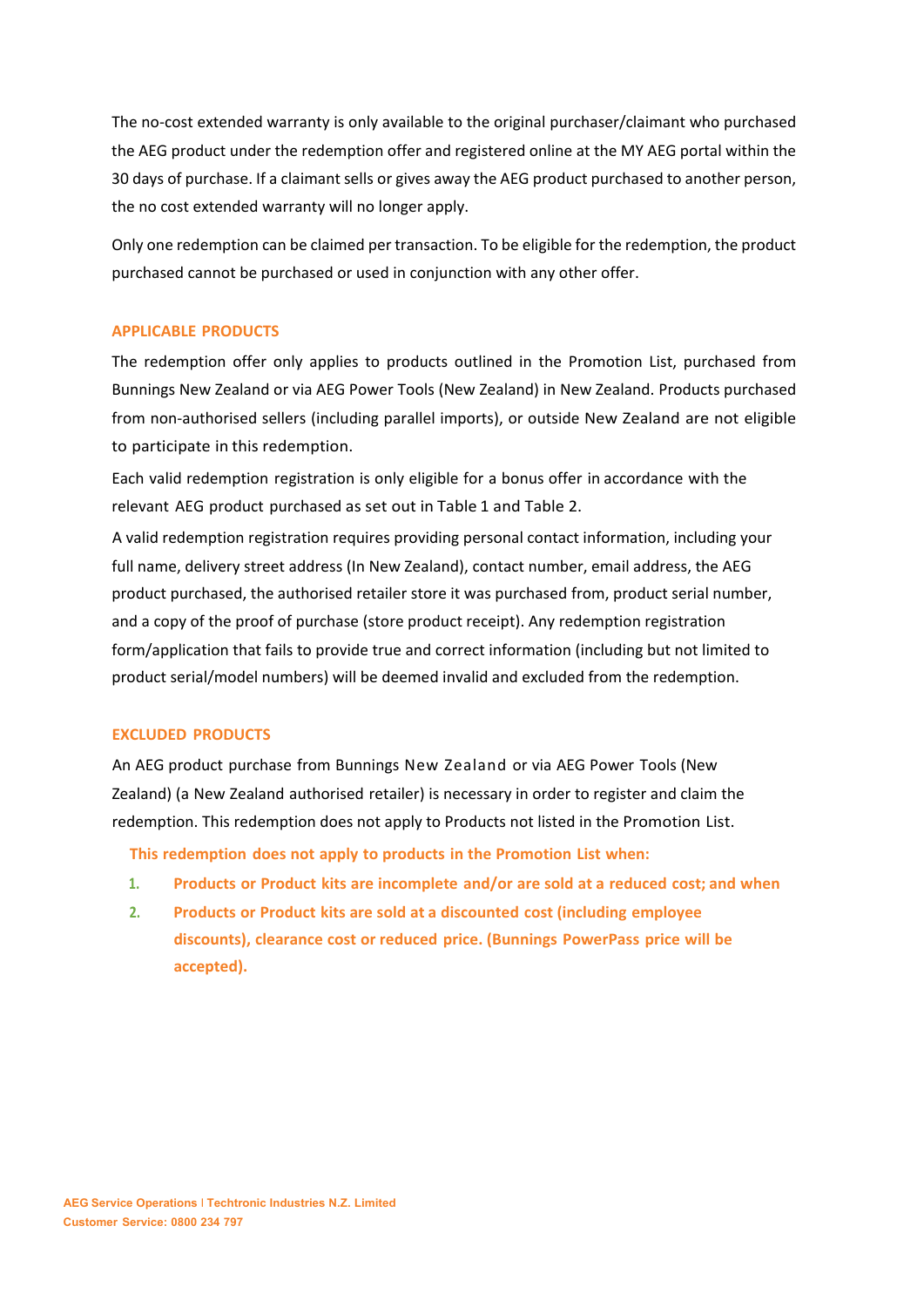#### **HOW TO REDEEM YOUR BONUS OFFER**

To be eligible for a bonus offer under the purchase redemption offer, a claimant must, during the promotion period:

- 1. Purchase a qualifying product at Bunnings in New Zealand or via AEG Power Tools (New Zealand) from the Promotion List (products set out in Table 1 and Table 2 above) between 1st May 2022 – 30th June 2022;
- 2. Register your AEG product online through the MY AEG Portal <https://www.aegpowertools.eo.nz/register> by 31st July 2022;
- 3. If you do not have an account with MY AEG, you will need to register for one first;
- 4. Once you register your product, there will be a pop-up notification to confirm whether you can redeem a bonus offer;
- 5. Click the redeem button and proceed to fill out the form; and
- 6. Once submitted, you will receive an email notification of your application and upon verification, and if you qualify as per these Terms and Conditions your redemption bonus offer will be sent to you.

There is no fee charged to register for this redemption other than the cost of you accessing the Internet.

## **ADDITIONAL BONUS PRIZE DRAW – APPLICABLE TO ALL ENTRIES/REGSITERATION**

- 1. All AEG products purchased between 1 May 2022 and 30th June 2022 and successfully registered online on the My AEG portal by 31 July 2022 will automatically go into a lucky prize draw to win a prize being one Seadoo and trailer.
- 2. One lucky winner will get to win the Seadoo Spark Trixx Jet Ski 2022 which is valued at RRP\$14,659 along with the trailer.
- 3. For a chance to win the Seadoo and trailer, you must, during the promotion period:
	- Purchase any AEG product at Bunnings in New Zealand or via AEG Power Tools (New Zealand) between 1st May 2022 – 30th June 2022;
	- Register your AEG product online through the MY AEG Portal https://www.aegpowertools.eo.nz/register by 31st July 2022;
	- If you do not have an account with MY AEG, you will need to register for one first;
	- Once you register your product, you will automatically go into the draw to win the Seadoo and Trailer;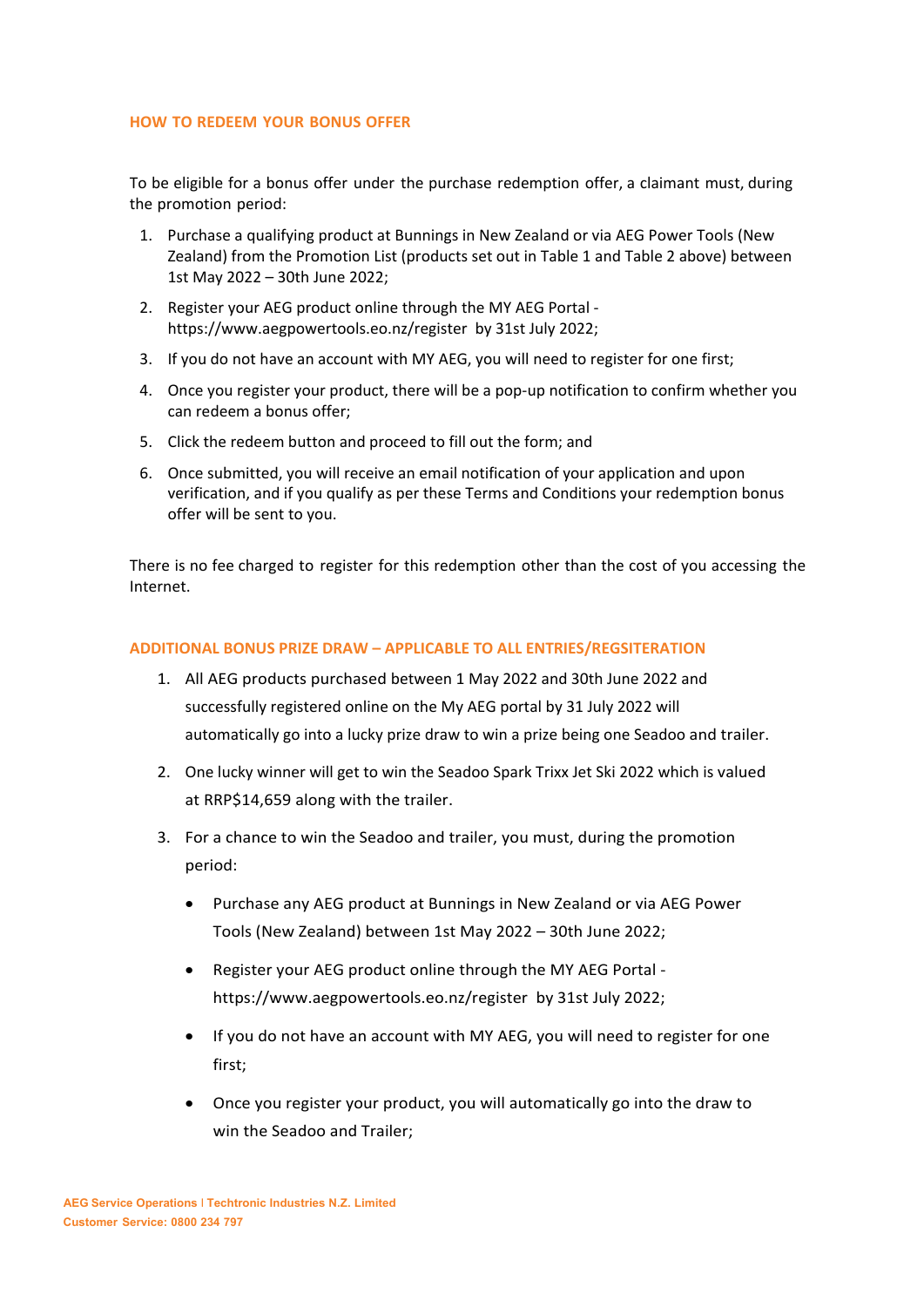- 4. The winner will be completely determined by chance.
- 5. This prize draw will take place on 5 August 2022 in Australia and New Zealand via video link at 70 Business Parade South East Tamaki Auckland 2022 New Zealand at 2:00 pm (NZ time).
- 6. The Promoter's decision is final and no correspondence will be entered into.
- 7. Prizes, or any unused portion of a prize, are not transferable or exchangeable and cannot be taken as cash, unless otherwise specified.
- 8. If for any reason a winner does not take the prize (or an element of the prize) by the time stipulated by the Promoter, then the prize (or that element of the prize) will be forfeited or offered to the next successfully drawn contender.
- 9. Entry is only open to New Zealand residents aged 18 years or over only.
- 10. Employees (and their immediate families) of the Promoter and agencies associated with this promotion are ineligible to enter. Immediate family means any of the following: spouse, ex-spouse, de-facto spouse, child or step-child (whether natural or by adoption), parent, step-parent, grandparent, step-grandparent, uncle, aunt, niece, nephew, brother, sister, step-brother, step-sister or 1st cousin.
- 11. The Promoter reserves the right, at any time, to verify the validity of entries and entrants (including an entrant's identity, age and place of residence) and reserves the right, in its sole discretion, to disqualify any individual who the Promoter has reason to believe has breached any of these Terms and Conditions, tampered with the entry process or engaged in any unlawful or other improper misconduct calculated to jeopardise fair and proper conduct of the promotion. Errors and omissions may be accepted at the Promoter's discretion. Failure by the Promoter to enforce any of its rights at any stage does not constitute a waiver of those rights. The Promoter's legal rights to recover damages or other compensation from such an offender are reserved.
- 12. The winner will be announced by 19 August 2022 and the winner will also be contacted directly on the contact details provided.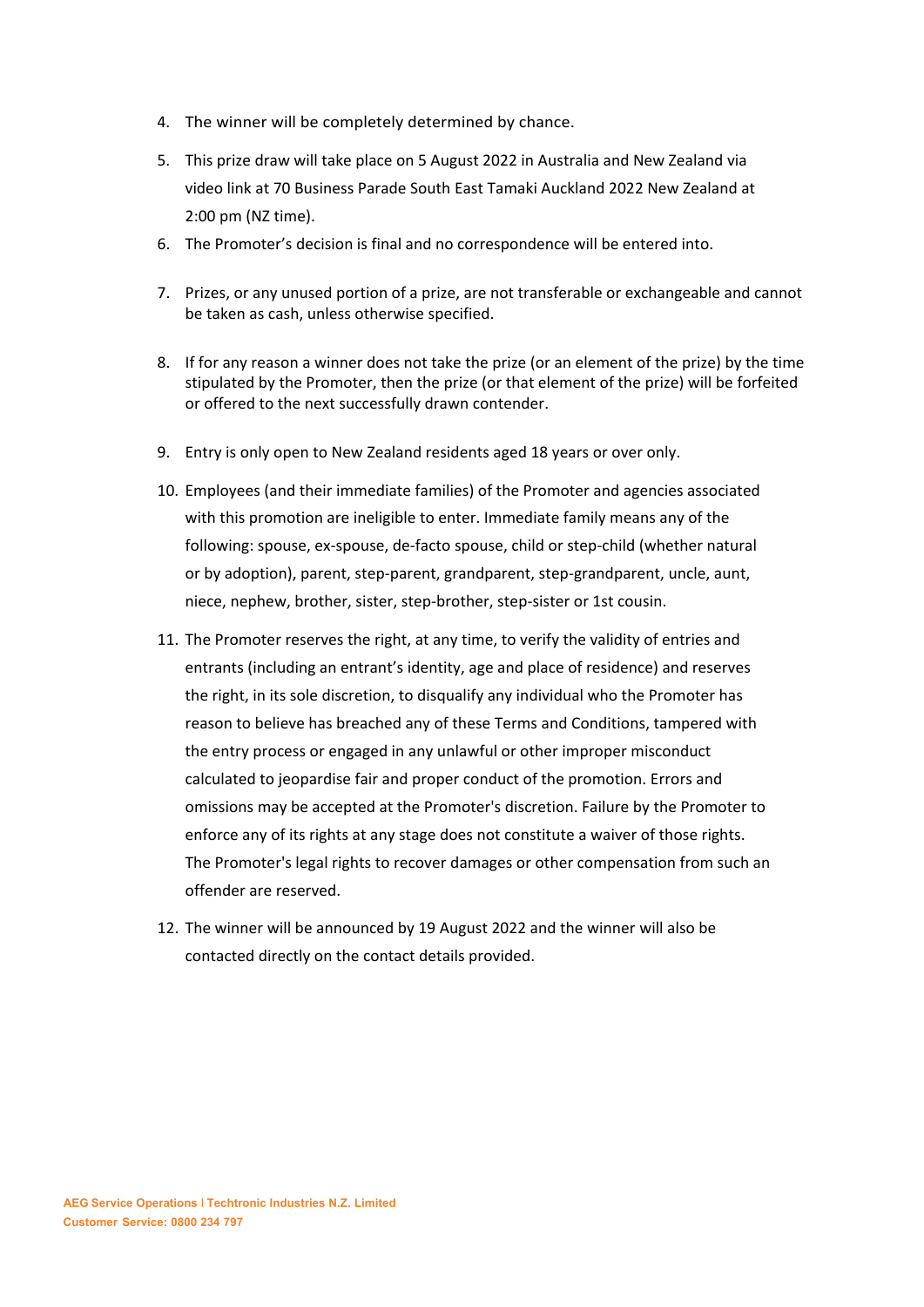#### **DELIVERY**

It may take between to 8-12 weeks for delivery of the bonus offer. Due to the current COVID-19 crisis, delivery may take longer due to external variables outside of the Promoter's control (E.g. delays with the freight forwarder or the supply chain).

If the Promoter runs out of bonus offer stock due to demand and current available stock levels, eligible claimants will be contacted and have the choice of waiting until new bonus offer stock arrives or selecting an alternative bonus offer as notified by the Promoter. Any alternative or substituted bonus offer will have the same or a greater value than the advertised bonus offer.

#### **GENERAL**

No responsibility will be accepted for late, lost or misdirected claim forms. Payment must be made in full for a product as per the invoice and lay-bys will not be accepted.

Any misrepresentation or fraudulent information supplied by a claimant disqualifies their claim(s) and registration. The bonus offer cannot be returned and bonus offers are not, transferable or exchangeable and cannot be taken as cash. In the event that any bonus offer is unavailable, due to reasons beyond the control of the Promoter, the Promoter will offer an alternative bonus offer at the Promoter's discretion, being a product of equal or higher value.

The Promoter reserves the right, at any time, to verify the validity of entries and eligible claimants (including an eligible claimant's identity and place of residence) and to disqualify any eligible claimant who submits a registration that is not in accordance with these Terms and Conditions or who tampers with the registration process. Suitable forms of verification are at the discretion of the Promoter. Errors and omissions may be accepted at the Promoter's discretion.

The Promoter reserves the right to change, suspend or cancel the redemption offer at any time without notice.

If this redemption is interfered with in any way or is not capable of being conducted as reasonably anticipated due to any reason beyond the reasonable control of the Promoter, including as a result of electronic tampering or fraud, the Promoter reserves the right, in its sole discretion, to the fullest extent permitted by law (a) to disqualify any claimant, or (b) to modify, suspend, terminate or cancel the redemption, as appropriate.

The Promoter reserves the right, at its sole discretion to disqualify any individual who it has reason to believe has breached any of these Terms and Conditions, or engaged in any unlawful or other improper misconduct intended to jeopardise the fair and proper conduct of the promotion.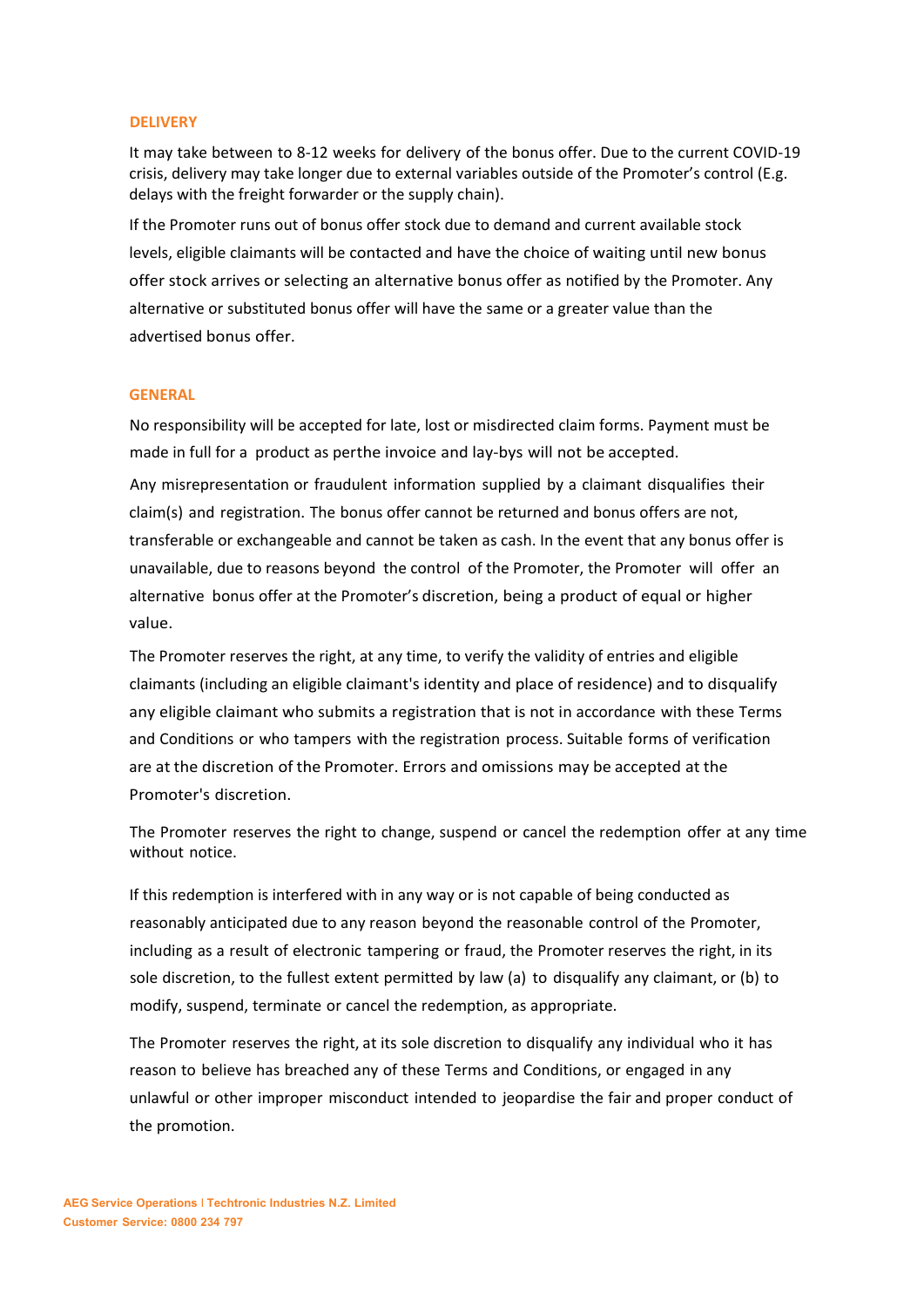The Promoter is not responsible for any technical malfunctions or problems with internet or network congestion, including injury or damage to a participant's or any other person's computer related to participation in this promotion and problems with transmission of entries and/ or emails over the internet, acts in violation of these Terms and Conditions, acts in a disruptive manner, or acts with the intent to annoy, abuse, threaten or harass any other person.

Any taxes which may be payable as a consequence of a Participant receiving a bonus offer are the sole responsibility of the eligible claimant or participant.

If any bonus offer is unavailable, the Promoter, in its discretion, reserves the right to substitute the bonus offer (or that part of the bonus offer) with another bonus offer to the equal or greater value and/or specification.

The Promoter's decision is final and no correspondence will be entered into.

The Promoter makes no representations or warranties as to actual product pricing. The AEG product pricing varies and may increase and is adjusted every year, the Promoter does not guarantee any product pricing and the product RRP is subject to change due to factors beyond the Promoter's control.

## **PERSONAL INFORMATION**

The Promoter collects personal information in order to administer the promotion, the product warranty, for its own marketing purposes, surveys, research and for market analysis. The Promoter may for this purpose, disclose such information to third parties, including but not limited to agents, contractors, service partners and providers, and offer suppliers. The Promoter will not otherwise disclose your personal information unless you have been informed or you have consented or when the Promoter is otherwise permitted or authorised to do so by law. Participation in the program is conditional on providing this information. The Promoter may, for an indefinite period, unless otherwise advised by you, use the information for promotional, marketing, publicity, research and profiling purposes, including sending electronic messages or telephoning the claimant. Claimants should direct any request to access, update or correct information to the Promoter. The Promoter's privacy policy contains information about how you can access or correct personal information held about you or make a complaint about a privacy concern or a breach of the New Zealand Privacy Laws.